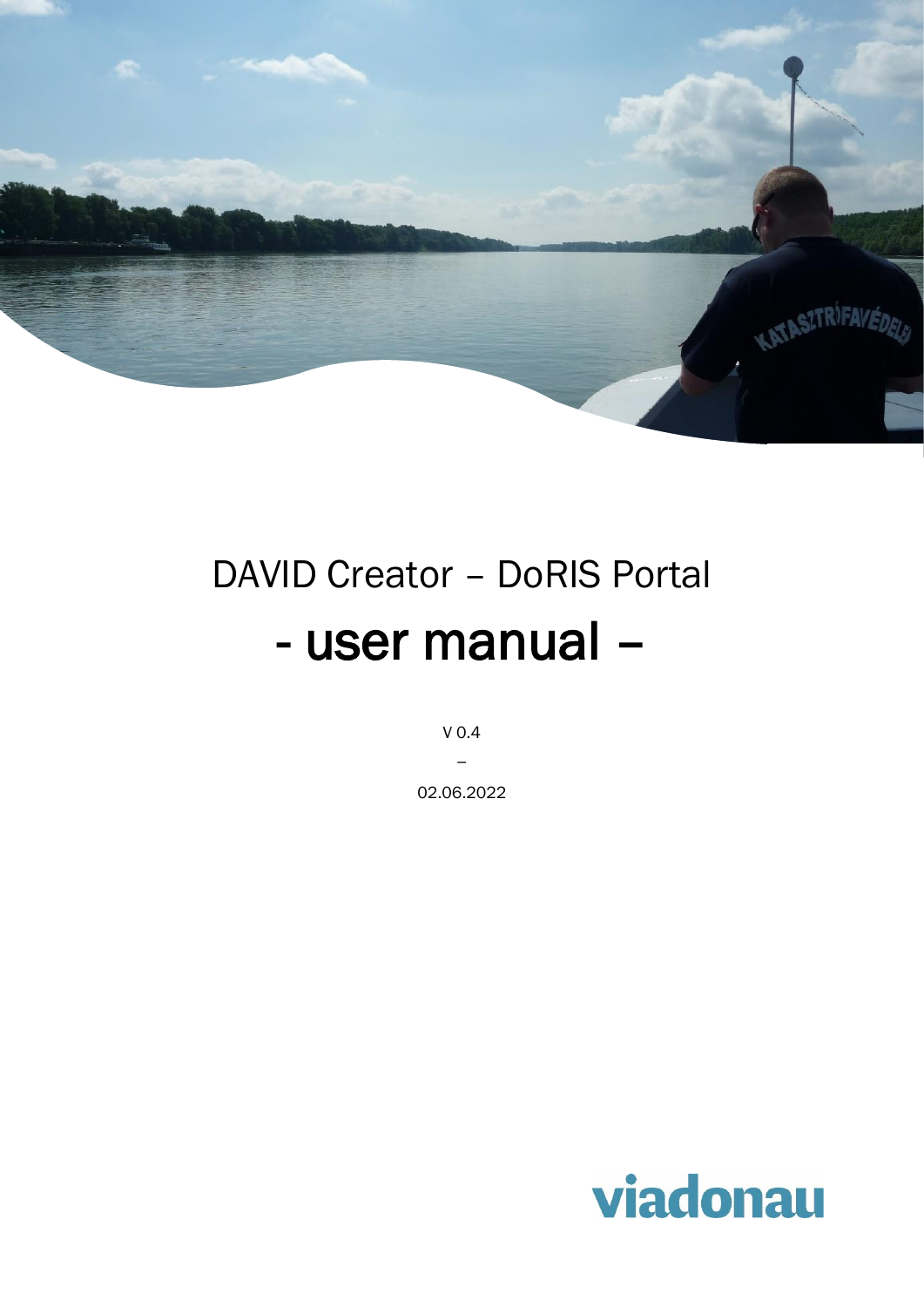# Table of contents

| $\mathbf{1}$   |     |                                                                                        |  |
|----------------|-----|----------------------------------------------------------------------------------------|--|
| $\overline{2}$ |     |                                                                                        |  |
| 3              |     |                                                                                        |  |
|                | 3.1 |                                                                                        |  |
|                | 3.2 | Fill in required data fields for available DAVID Forms (explained for the Crew List) 4 |  |
|                | 3.3 |                                                                                        |  |
| 4              |     |                                                                                        |  |
|                | 4.1 |                                                                                        |  |
|                | 4.2 |                                                                                        |  |
|                | 4.3 |                                                                                        |  |
| 5.             |     |                                                                                        |  |
|                |     |                                                                                        |  |

# <span id="page-1-0"></span>1 Introduction

The DAVID Forms harmonise the data fields of the following three most commonly used border control forms:

- Arrival and departure reports,
- Crew lists and
- Passenger lists.

The DAVID Forms have replaced respective national forms in all countries at and outside Schengen external borders (Hungary, Croatia, Serbia, Bulgaria, Romania, the Republic of Moldova and Ukraine), leading to more efficient border control procedures.

The "DAVID Creator" on this website helps to decrease the administrative burden for the ship crews by providing following services:

- Digital creation of the 3 DAVID Forms (Arrival & Departure Report, Crew List and Passenger List)
- Saving of template versions for later usage
- Creation of further interrelated DAVID Forms with the same basic data (e.g .: ship name, ENI number) from already existing forms
- Save the DAVID Forms locally as PDF (export) on own computer in the desired Danube language, in order to forward the forms as email attachment and / or print them.

*The export-function (Bulgarian-English) is not activated in the DAVID Creator in the DoRIS Portal, because according to Bulgarian law, the Arrival & Departure report must be generated together with the notification for border control in the RIS System "Single Window" (BULRIS): [https://sw.bulris.bg.](https://sw.bulris.bg/) The Crew and Passenger List can be downloaded from the Single Window (BULRIS) under "Forms" and can be attached to the Arrival and Departure Report.*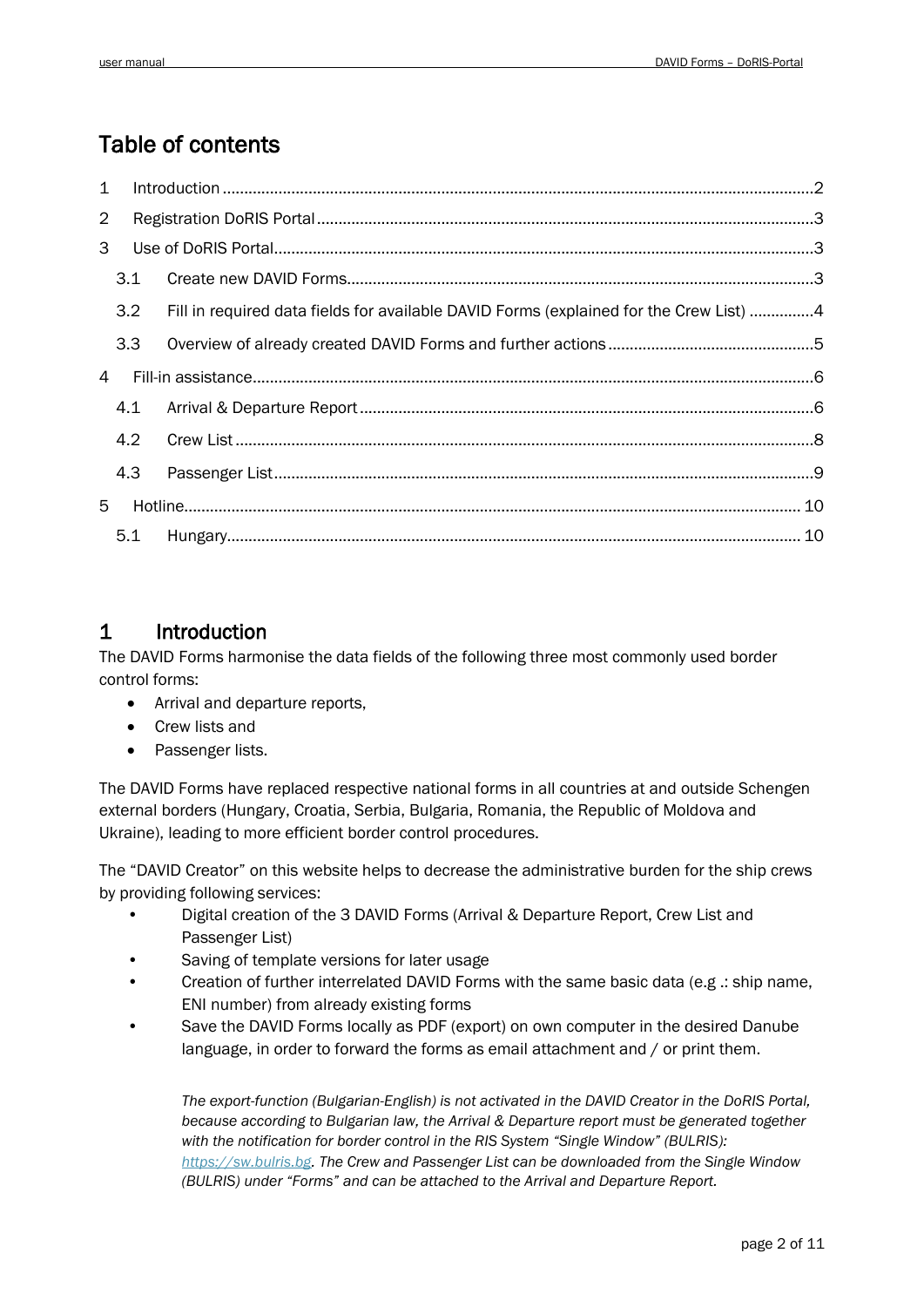# <span id="page-2-0"></span>2 Registration DoRIS Portal

- 1) Send an e-mail to **DoRIS-Info@viadonau.org** requesting a user account for the DoRIS Portal
- 2) The administrators will send you the account details via e-mail
- 3) Visit [https://portal.doris-info.at/IRIS\\_WEB/](https://portal.doris-info.at/IRIS_WEB/) to log into the DoRIS Portal

# <span id="page-2-1"></span>3 Use of DoRIS Portal

#### <span id="page-2-2"></span>3.1 Create new DAVID Forms

| <b>DoRIS Portal</b>                                  |                                               | ◢                  |                           | <b>LOGOUT</b><br><b>PRINT</b><br><b>IMPRINT</b>  | <b>CONTACT HELP TERMS &amp; CONDITIONS</b> | - 米            |
|------------------------------------------------------|-----------------------------------------------|--------------------|---------------------------|--------------------------------------------------|--------------------------------------------|----------------|
| <b>Inbox</b><br><b>Search</b><br><b>Traffic Data</b> | <b>DAVID Forms</b><br><b>Transport Report</b> | <b>Emergency</b>   | <b>ETA</b><br>My Data     |                                                  |                                            | $\overline{2}$ |
|                                                      |                                               | 3                  |                           |                                                  | EN   DE   SK   HU   HR   RS   BG   RO   UA |                |
| <b>Arrival and Departure Report</b>                  | <b>Crew List</b><br><b>Passenger List</b>     |                    |                           |                                                  |                                            |                |
| <b>New Arrival and Departure Report</b>              | Δ                                             |                    |                           |                                                  |                                            | 5              |
| Create new Arrival and Departure Report              | New                                           |                    |                           | Create report using a template <select></select> |                                            | $-79$          |
| Ship name<br>Ship number                             | <b>Q</b> Search<br><b>MMSI</b>                |                    |                           |                                                  |                                            |                |
| A/D<br>ID<br>Ship type and name                      | <b>Ship number</b>                            | <b>MMSI number</b> | Port of arrival/departure | <b>Datetime of arrival/departure</b>             |                                            |                |
| <b>Vessel</b><br>24<br>$\mathsf{A}$                  | 99999999                                      | Vukovar            |                           | 01.01.2020 14:56                                 | $Q \times 2$                               | 79<br>ြုထား    |
|                                                      |                                               |                    |                           |                                                  |                                            |                |

- 1) Navigate to "DAVID Forms"
- 2) Change language of the DAVID Creator within DoRIS Portal
- 3) Navigate between 3 available DAVID Forms (selected Form is underlined)
	- Arrival and Departure Report
		- Crew List
		- Passenger List
- 4) Click New to create new report
- 5) Use an existing template to create a new report:

| <select></select> |    |     |   |
|-------------------|----|-----|---|
| Vessel Template   |    |     |   |
| Negrelli          | al | b c | d |
| <select></select> |    |     |   |

a. select template that was stored before

- b. edit template and create report using selected template
- c. view selected template

d. delete selected template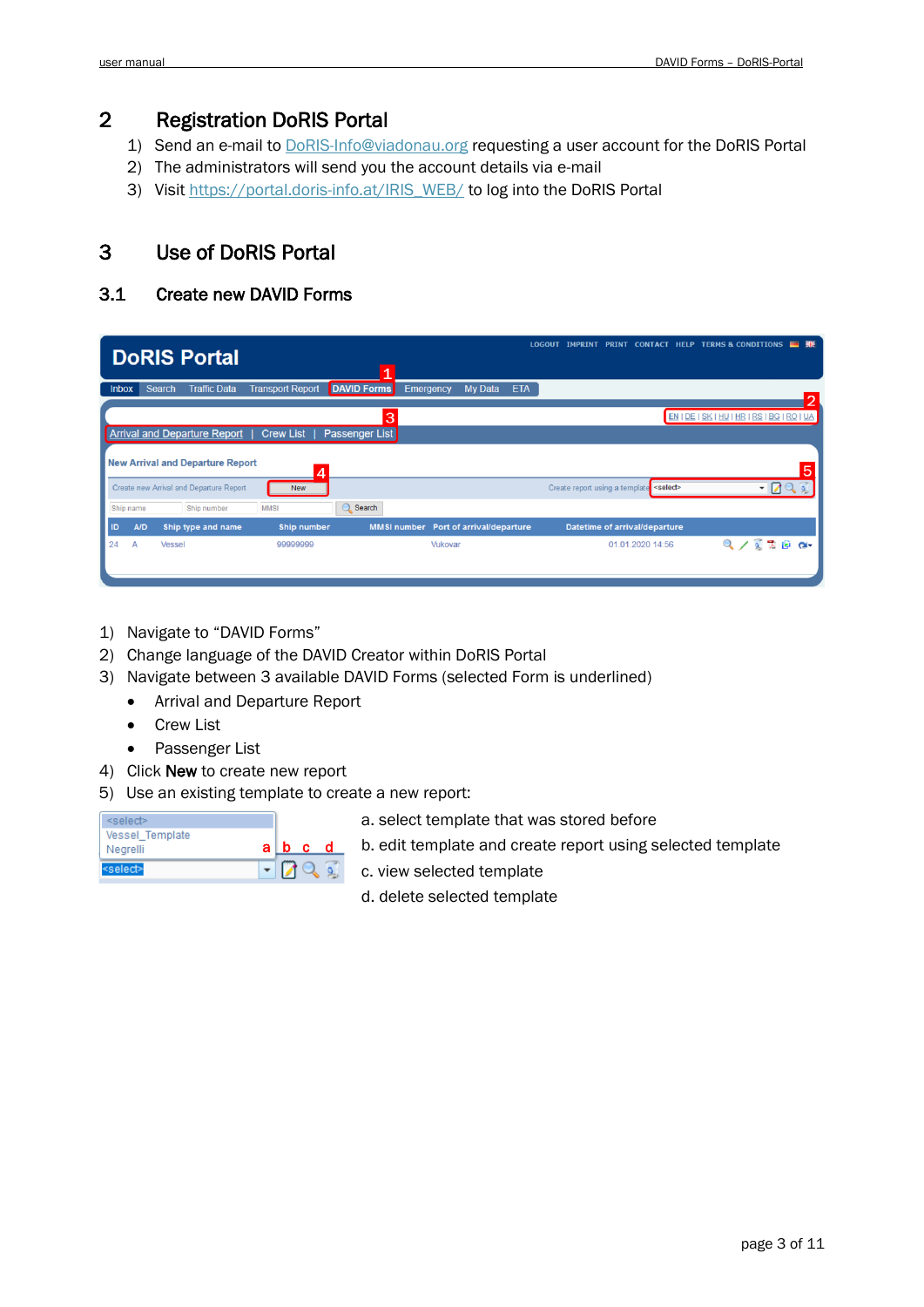#### <span id="page-3-0"></span>3.2 Fill in required data fields for available DAVID Forms (explained for the Crew List)

| <b>DoRIS Portal</b>                                                                                                                                                 |                             |                                                                                                              |                       |               |                         |                                                   | LOGOUT IMPRINT PRINT CONTACT HELP TERMS & CONDITIONS E WK      |                                                |                                 |  |  |  |  |
|---------------------------------------------------------------------------------------------------------------------------------------------------------------------|-----------------------------|--------------------------------------------------------------------------------------------------------------|-----------------------|---------------|-------------------------|---------------------------------------------------|----------------------------------------------------------------|------------------------------------------------|---------------------------------|--|--|--|--|
| Search<br><b>Inbox</b>                                                                                                                                              | <b>Traffic Data</b>         | <b>Transport Report</b>                                                                                      | <b>DAVID Forms</b>    | Emergency     | <b>My Data</b>          | <b>ETA</b>                                        |                                                                |                                                |                                 |  |  |  |  |
|                                                                                                                                                                     |                             |                                                                                                              |                       |               |                         |                                                   |                                                                | EN   DE   SK   HU   HR   RS   BG   RO   UA     |                                 |  |  |  |  |
| <b>Arrival and Departure Report</b>                                                                                                                                 |                             | <b>Crew List</b>                                                                                             | <b>Passenger List</b> |               |                         |                                                   |                                                                |                                                |                                 |  |  |  |  |
| <b>O</b> Arrival O Departure                                                                                                                                        |                             |                                                                                                              |                       |               |                         |                                                   |                                                                |                                                |                                 |  |  |  |  |
| 1.1. Name and type of ship (main vessel) including previous name(s) of ship - if applicable<br>1.2. Ship number/ENI-European Number of Identification (main vessel) |                             |                                                                                                              |                       |               |                         |                                                   |                                                                |                                                |                                 |  |  |  |  |
| Vessel                                                                                                                                                              |                             |                                                                                                              |                       |               | 99999999                |                                                   |                                                                |                                                |                                 |  |  |  |  |
| 1.3. MMSI number - if applicable                                                                                                                                    |                             |                                                                                                              |                       |               |                         | 1.4. Vessel certificate valid until (main vessel) |                                                                |                                                |                                 |  |  |  |  |
|                                                                                                                                                                     |                             |                                                                                                              |                       |               | 01.01.2000              |                                                   |                                                                | $\frac{44}{31}$ (dd.mm.yyyy)                   |                                 |  |  |  |  |
| 2. Port of arrival/departure<br>Vukovar                                                                                                                             |                             |                                                                                                              |                       |               | 01.01.2020 14:56        | 3. Date and time of arrival/departure             |                                                                | $\frac{2}{21}$ (dd.mm.yyyy hh:mm)              |                                 |  |  |  |  |
|                                                                                                                                                                     |                             | 4. Nationality of ship (country/area of registration) including previous nationality of ship - if applicable |                       |               |                         |                                                   | 5. Brief particulars of voyage (previous and subsequent ports) |                                                |                                 |  |  |  |  |
| D (AT until 2010)                                                                                                                                                   |                             |                                                                                                              |                       |               | Vukovar, Mohács, Passau |                                                   |                                                                |                                                |                                 |  |  |  |  |
| 6. Crew Member Information                                                                                                                                          |                             |                                                                                                              |                       |               |                         |                                                   |                                                                |                                                |                                 |  |  |  |  |
| <b>Gender of the person</b><br>(Mr. or Ms.)                                                                                                                         | Family name, given<br>names | <b>Rank or rating</b>                                                                                        | <b>Nationality</b>    | Date of birth |                         | <b>Place of birth</b>                             | Type and number of<br>identity document                        | <b>Issuing country of</b><br>identity document | 3                               |  |  |  |  |
| Mr.                                                                                                                                                                 | John Sample                 | 1                                                                                                            | Any nationality       | 01.01.1960    |                         | Any city                                          | 123456789                                                      | Any country                                    |                                 |  |  |  |  |
| Ms.<br>$\checkmark$                                                                                                                                                 | Jane Sample                 | $\overline{2}$                                                                                               | Any nationality       | 01.01.1970    | 凿                       | Any city                                          | 234567891                                                      | Any country                                    |                                 |  |  |  |  |
| Mr.                                                                                                                                                                 | John Doe                    | 3                                                                                                            | Any nationality       | 01.01.1980    |                         | Any city                                          | 345678912                                                      | Any country                                    |                                 |  |  |  |  |
| Ms.<br>$\checkmark$                                                                                                                                                 | Jane Doe                    | 4                                                                                                            | Any nationality       | 01.01.1990    | 凿                       | Any city                                          | 456789123                                                      | Any country                                    |                                 |  |  |  |  |
| $\checkmark$                                                                                                                                                        |                             |                                                                                                              |                       |               | 凿                       |                                                   |                                                                |                                                |                                 |  |  |  |  |
|                                                                                                                                                                     |                             |                                                                                                              |                       |               |                         |                                                   |                                                                |                                                |                                 |  |  |  |  |
| 5<br>Save and back                                                                                                                                                  |                             |                                                                                                              |                       |               |                         |                                                   |                                                                | 4<br>Save as template                          | Add row<br>Close without saving |  |  |  |  |
|                                                                                                                                                                     |                             |                                                                                                              |                       |               |                         |                                                   |                                                                |                                                |                                 |  |  |  |  |

- 1) Fill in all data fields in the specified unit
- 2) Click to add additional crew members
- 3) Further actions:



- a. save edits on crew member
- b. delete crew member (same as d. before saving)
- c. edit crew member
- d. delete crew member (same as b. after saving)
- 4) Save template at any time while creating a DAVID Form
- 5) Save DAVID Form and return to Overview

Arrival and Departure Reports as well as Passenger Lists may be created in an analogous process.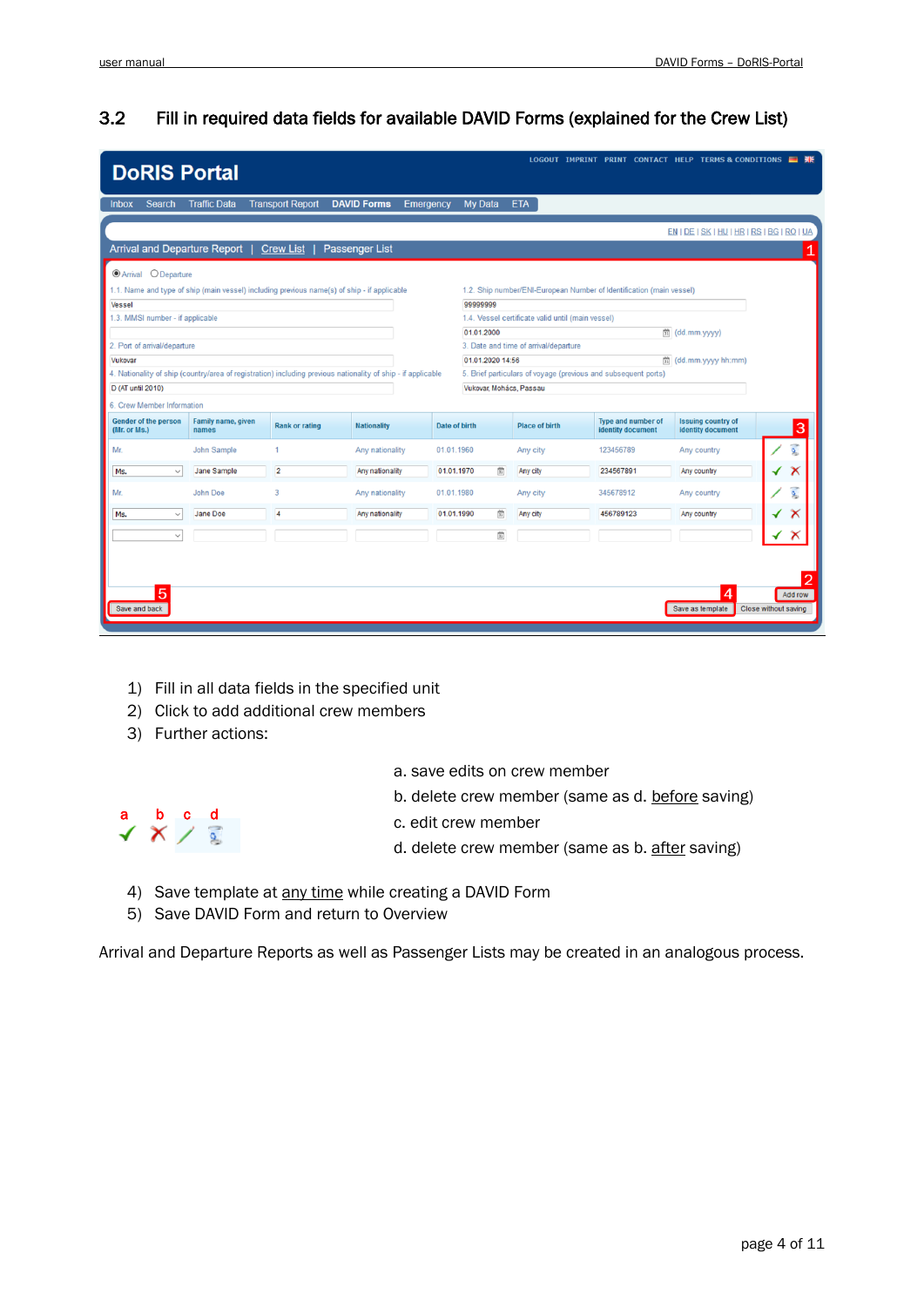#### <span id="page-4-0"></span>3.3 Overview of already created DAVID Forms and further actions

|              |               | <b>DoRIS Portal</b>                     |                         |                       |                    |                           | <b>LOGOUT</b> | <b>IMPRINT</b>                                   | <b>PRINT</b> | <b>CONTACT</b>                       |  | HELP TERMS & CONDITIONS                    |                                                         | - 목본 |
|--------------|---------------|-----------------------------------------|-------------------------|-----------------------|--------------------|---------------------------|---------------|--------------------------------------------------|--------------|--------------------------------------|--|--------------------------------------------|---------------------------------------------------------|------|
| <b>Inbox</b> | <b>Search</b> | <b>Traffic Data</b>                     | <b>Transport Report</b> | <b>DAVID Forms</b>    | <b>Emergency</b>   | <b>My Data</b>            | <b>ETA</b>    |                                                  |              |                                      |  |                                            |                                                         |      |
|              |               |                                         |                         |                       |                    |                           |               |                                                  |              |                                      |  | EN   DE   SK   HU   HR   RS   BG   RO   UA |                                                         |      |
|              |               | Arrival and Departure Report            | <b>Crew List</b>        | <b>Passenger List</b> |                    |                           |               |                                                  |              |                                      |  |                                            |                                                         |      |
|              |               | <b>New Arrival and Departure Report</b> |                         |                       |                    |                           |               |                                                  |              |                                      |  |                                            |                                                         |      |
|              |               | Create new Arrival and Departure Report | <b>New</b>              |                       |                    |                           |               | Create report using a template <select></select> |              |                                      |  | ▼М                                         |                                                         |      |
| Ship name    |               | Ship number                             | <b>MMSI</b>             | $Q$ Search            |                    |                           |               |                                                  |              |                                      |  |                                            |                                                         |      |
| A/D<br>ID    |               | Ship type and name                      | <b>Ship number</b>      |                       | <b>MMSI number</b> | Port of arrival/departure |               |                                                  |              | <b>Datetime of arrival/departure</b> |  |                                            |                                                         |      |
| 24<br>A      | Vessel        |                                         | 99999999                |                       | Vukovar            |                           |               |                                                  |              | 01.01.2020 14:56                     |  |                                            | $\frac{1}{2}$ $\frac{1}{2}$ $\frac{1}{2}$ $\frac{1}{2}$ |      |
|              |               |                                         |                         |                       |                    |                           |               |                                                  |              |                                      |  |                                            |                                                         |      |

Overview of already created DAVID Forms with further actions:



- a. view selected DAVID Form
- b. edit selected DAVID Form
- c. delete selected DAVID Form
- d. create PDF of selected DAVID Form in desired language
	- *Clicking on a specific language exports the report into a separated PDF file that can be saved and forwarded.*
- e. clone selected DAVID Form

*This function allows the user to duplicate an existing DAVID Form in order to create a new DAVID Form out of it (same data fields). The original report won't be changed.* 

f. create further interrelated DAVID Forms with same basic data

*This function allows the automatic data completion of all three DAVID Forms. (Example: after an Arrival and Departure report has been created, the basic data that all three DAVID Forms have in common (e.g. ENI number, ship name etc.) can be transferred to a new crew or passenger list.)*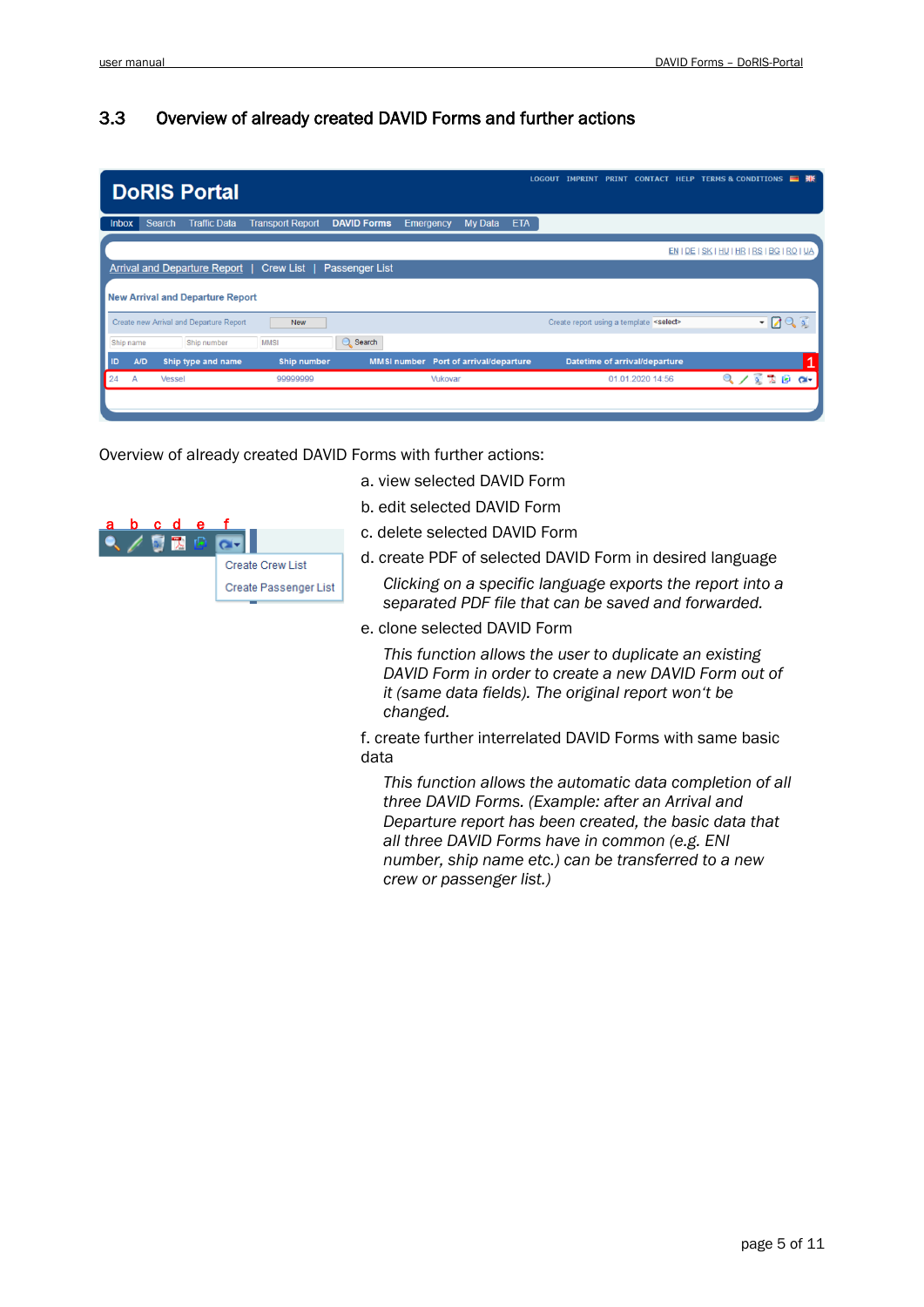# <span id="page-5-0"></span>4 Fill-in assistance

This section gives an overview and tips how the DAVID Forms can be completed (this information is supplied without liability). As an example, the transport in form of a coupled convoy has been chosen.

#### <span id="page-5-1"></span>4.1 Arrival & Departure Report

|                            | Arrival and Departure Report   Crew List   Passenger List                                                         |          |                           |                                 |                                                                |                                          |            |                                       |                                                                                |                 |                       |  |  |
|----------------------------|-------------------------------------------------------------------------------------------------------------------|----------|---------------------------|---------------------------------|----------------------------------------------------------------|------------------------------------------|------------|---------------------------------------|--------------------------------------------------------------------------------|-----------------|-----------------------|--|--|
|                            | <b>O</b> Arrival O Departure                                                                                      |          |                           |                                 |                                                                |                                          |            |                                       |                                                                                |                 |                       |  |  |
|                            | 1.1. Name and type of ship (main vessel) including previous name(s) of ship - if applicable                       |          |                           |                                 |                                                                |                                          |            |                                       | 1.2. Ship number/ENI-European Number of Identification (main vessel)           |                 |                       |  |  |
| <b>MS Lucia</b>            |                                                                                                                   |          |                           |                                 |                                                                |                                          |            | 30031321                              |                                                                                |                 |                       |  |  |
|                            | 1.3. MMSI number - if applicable<br>1.4. Vessel certificate valid until (main vessel)                             |          |                           |                                 |                                                                |                                          |            |                                       |                                                                                |                 |                       |  |  |
| 203545691                  |                                                                                                                   |          |                           |                                 |                                                                |                                          | 31.10.2020 |                                       |                                                                                | 菌 (dd.mm.yyyyy) |                       |  |  |
|                            | 2. Port of arrival/departure                                                                                      |          |                           |                                 |                                                                |                                          |            | 3. Date and time of arrival/departure |                                                                                |                 |                       |  |  |
| 11.09.2020 15:00<br>Mohacs |                                                                                                                   |          |                           |                                 |                                                                |                                          |            |                                       |                                                                                |                 | dd.mm.yyyy hh:mm)     |  |  |
| - if applicable            | 4. Nationality of ship (country/area of<br>registration) including previous nationality of ship 5. Name of master |          |                           | Paul Huber                      |                                                                |                                          |            | Mohacs                                | 6. Control point/border crossing point                                         |                 |                       |  |  |
| AT                         |                                                                                                                   |          |                           |                                 |                                                                |                                          |            |                                       |                                                                                |                 |                       |  |  |
|                            | 7.1. Total length [m]                                                                                             |          |                           |                                 | 7.2. Total width [m]                                           |                                          |            |                                       | 8. Name and contact details of ship operator                                   |                 |                       |  |  |
| 110                        |                                                                                                                   |          |                           | 11,4                            |                                                                |                                          |            | Max Mustermann                        |                                                                                |                 |                       |  |  |
|                            | 9. Actual draught [m]                                                                                             |          | 10.1. Maximum tonnage [t] |                                 |                                                                | 10.2. Total quantity of cargo [t]        |            | Maxstraße 2<br>1010 Wien              |                                                                                |                 |                       |  |  |
| 2,3                        |                                                                                                                   | 2502     |                           |                                 | 1990                                                           |                                          |            | 0650 1122 3456                        |                                                                                |                 |                       |  |  |
|                            | 11. Position of the ship in the port (berth or station) - if applicable                                           |          |                           |                                 |                                                                |                                          |            | m.mustermann@email.com                |                                                                                |                 |                       |  |  |
| Ankerplatz 2               |                                                                                                                   |          |                           |                                 |                                                                |                                          |            |                                       |                                                                                |                 | ш                     |  |  |
|                            | 12. Brief particulars of voyage (previous and subsequent ports; underline where cargo will be discharged)         |          |                           |                                 |                                                                |                                          |            |                                       |                                                                                |                 |                       |  |  |
| Vukovar - Enns             |                                                                                                                   |          |                           |                                 |                                                                |                                          |            |                                       |                                                                                |                 |                       |  |  |
|                            | 13. Brief description of the cargo                                                                                |          |                           |                                 |                                                                |                                          |            |                                       |                                                                                |                 |                       |  |  |
|                            |                                                                                                                   |          |                           |                                 |                                                                |                                          |            |                                       |                                                                                |                 |                       |  |  |
| Com                        | 14. EORI/Economic Operators' Registration and                                                                     |          |                           |                                 |                                                                |                                          |            |                                       |                                                                                |                 |                       |  |  |
|                            | Identification - if applicable                                                                                    |          |                           |                                 | 15. Number of crew                                             |                                          |            | 18. Remarks                           |                                                                                |                 |                       |  |  |
| ATEO18645178934            |                                                                                                                   |          |                           | $\overline{4}$                  |                                                                |                                          |            | None                                  |                                                                                |                 |                       |  |  |
|                            | 16. Navigation mode (A1, A2, B) - if applicable                                                                   |          |                           |                                 |                                                                | 17. Number of passengers - if applicable |            |                                       |                                                                                |                 |                       |  |  |
| A1                         |                                                                                                                   |          |                           |                                 |                                                                |                                          |            |                                       |                                                                                |                 |                       |  |  |
|                            |                                                                                                                   |          |                           |                                 | Attached documents - if applicable (indicate number of copies) |                                          |            |                                       |                                                                                |                 |                       |  |  |
|                            | 19. Cargo Declaration *                                                                                           |          |                           | 20. Ship's Stores Declaration * |                                                                |                                          |            |                                       |                                                                                |                 |                       |  |  |
|                            |                                                                                                                   |          |                           |                                 |                                                                |                                          |            |                                       |                                                                                |                 | æ                     |  |  |
| 21. Crew List              |                                                                                                                   |          |                           |                                 | 22. Passenger List                                             |                                          |            |                                       | 23. The ship's requirements in terms of waste and residue reception facilities |                 |                       |  |  |
| 3                          |                                                                                                                   |          |                           |                                 |                                                                |                                          |            | None                                  |                                                                                |                 |                       |  |  |
|                            | 24. Crew's Effects Declaration *                                                                                  |          |                           |                                 | 25. Declaration of Health **                                   |                                          |            |                                       |                                                                                |                 |                       |  |  |
|                            |                                                                                                                   |          |                           | з                               |                                                                |                                          |            |                                       |                                                                                |                 | æ                     |  |  |
|                            |                                                                                                                   |          |                           |                                 |                                                                |                                          |            |                                       |                                                                                |                 |                       |  |  |
|                            | 27. Convoy information (to be filled out for pushed and coupled convoys only):                                    |          |                           |                                 |                                                                |                                          |            |                                       |                                                                                |                 |                       |  |  |
| Main<br><b>Vessel</b>      | Name and type of<br>vessel including<br>previous name(s) of<br>ship - if applicable                               |          | Ship number/ENI           | until                           | Vessel certificate valid                                       | Port of arrival                          |            | Port of departure                     | Maximum tonnage [t]                                                            | Type of cargo   | Quantity of cargo [t] |  |  |
| ✓                          | <b>MS</b> Lucia                                                                                                   | 30031321 |                           |                                 | 31.10.2020                                                     | Mohacs                                   |            | Vukovar                               | 2502                                                                           | Corn            | 1990                  |  |  |
|                            | 30147369<br>Pavel                                                                                                 |          |                           | 14.07.2021                      | Mohacs                                                         |                                          | Vukovar    | 1375                                  | Coal                                                                           | 1100            |                       |  |  |
|                            | Data fields 19, 20 and 24 are not applicable in Hungary and Serbia                                                |          |                           |                                 |                                                                |                                          |            |                                       |                                                                                |                 |                       |  |  |
|                            | ** Data field 25 is not applicable in Croatia                                                                     |          |                           |                                 |                                                                |                                          |            |                                       |                                                                                |                 |                       |  |  |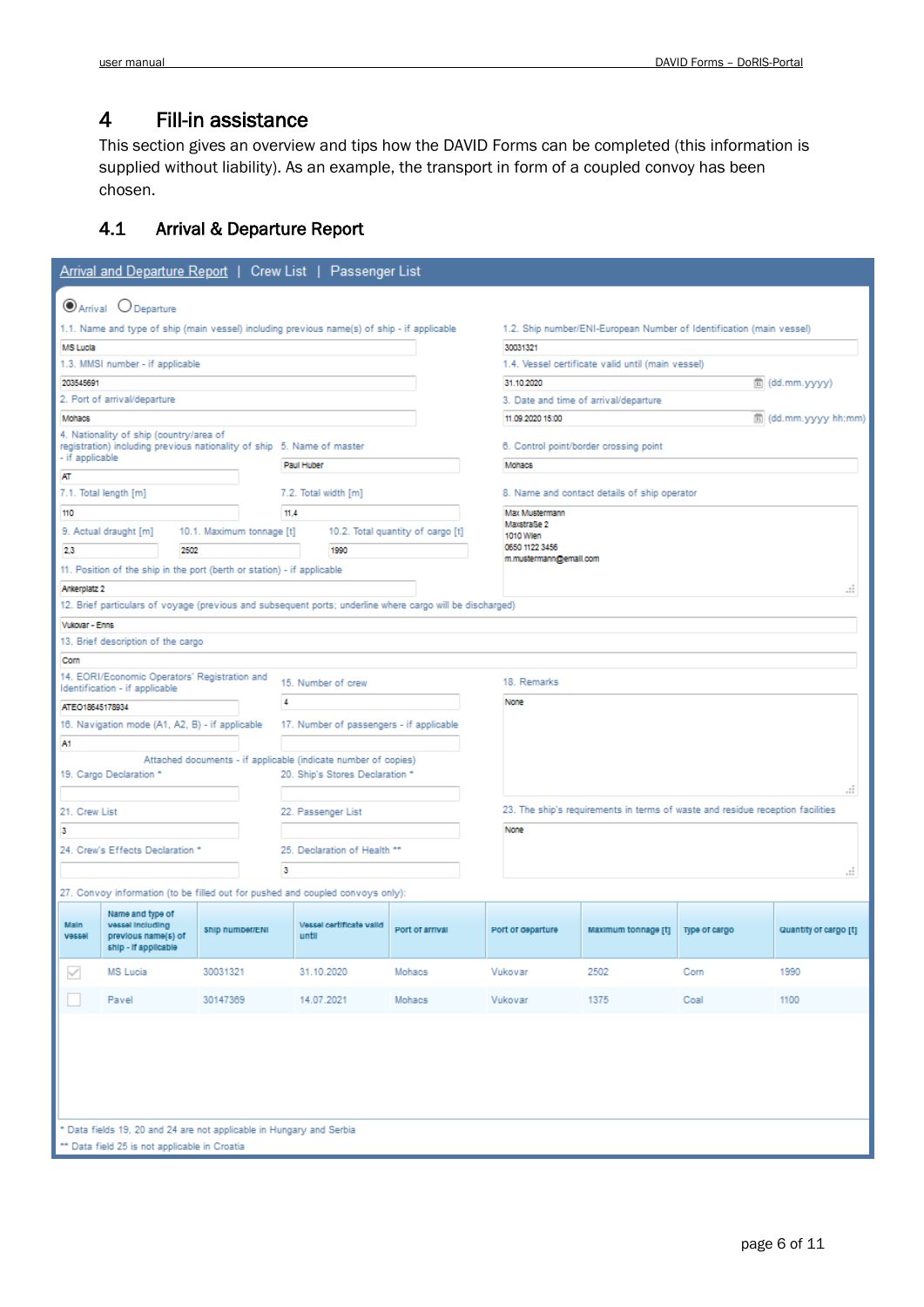#### Remarks concerning the Arrival & Departure Report:

Fields Nrs. 2 & 6: *Both data fields can be identical, if the port of arrival/departure corresponds to the control point/border crossing point* 

Field Nr. 12: *The underline cannot be undertaken electronically; if required by the authority, it must be added manually once printed out*

Field Nrs. 19, 20, 21, 22, 24 und 25: *Please indicate the number of copies for each of the attached documents, in case they are required* 

Field Nr. 27: *Please mark the main vessel with a check mark*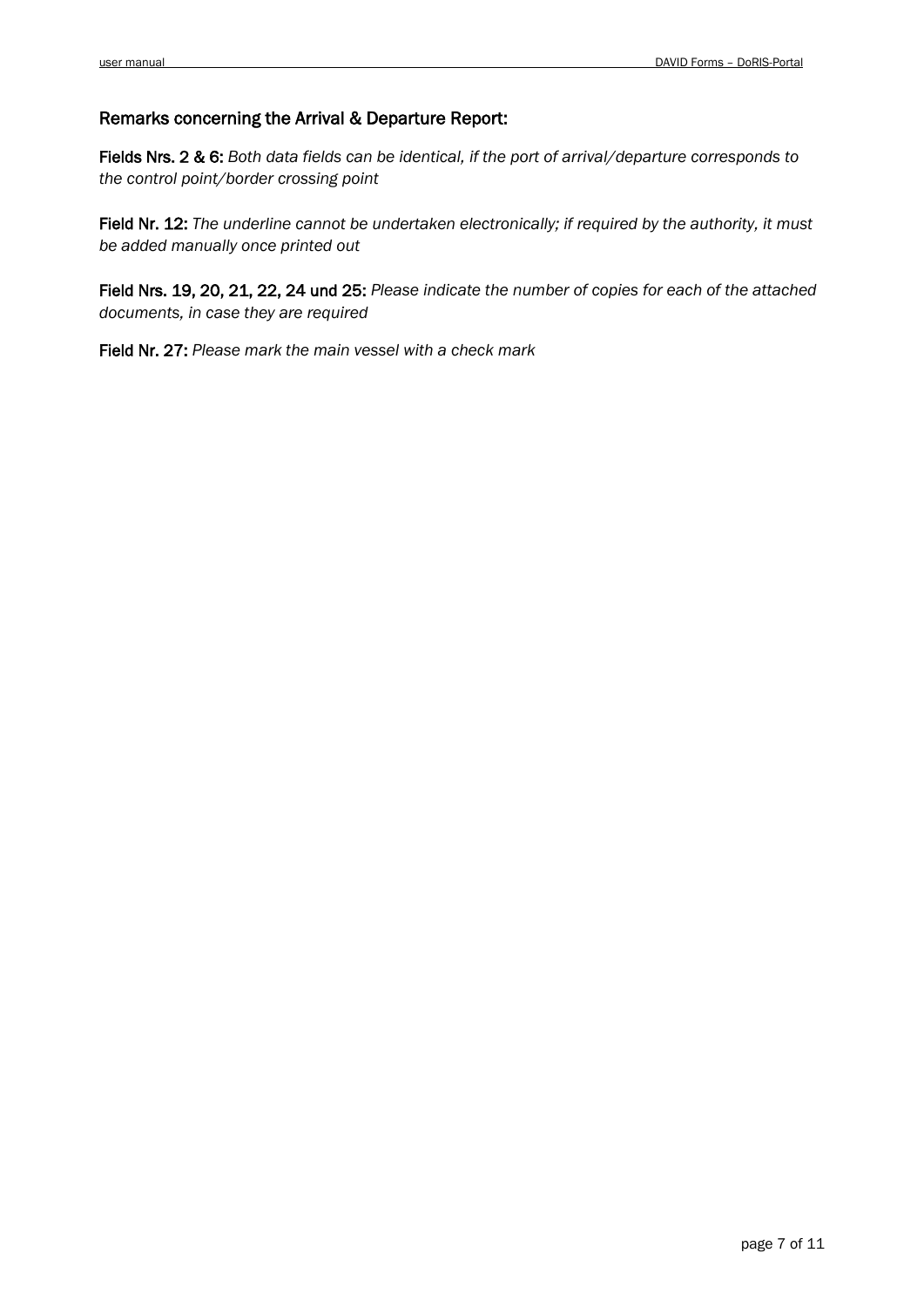# 4.2 Crew List

<span id="page-7-0"></span>

| Arrival and Departure Report   Crew List  <br><b>Passenger List</b>                   |                                                                                                                                                                     |                                                                                                              |                    |               |                  |                                                                |                                                |                                                |  |  |  |  |  |  |  |
|---------------------------------------------------------------------------------------|---------------------------------------------------------------------------------------------------------------------------------------------------------------------|--------------------------------------------------------------------------------------------------------------|--------------------|---------------|------------------|----------------------------------------------------------------|------------------------------------------------|------------------------------------------------|--|--|--|--|--|--|--|
| O Departure<br>$\odot$ Arrival                                                        |                                                                                                                                                                     |                                                                                                              |                    |               |                  |                                                                |                                                |                                                |  |  |  |  |  |  |  |
|                                                                                       | 1.1. Name and type of ship (main vessel) including previous name(s) of ship - if applicable<br>1.2. Ship number/ENI-European Number of Identification (main vessel) |                                                                                                              |                    |               |                  |                                                                |                                                |                                                |  |  |  |  |  |  |  |
| 30031321<br><b>MS</b> Lucia                                                           |                                                                                                                                                                     |                                                                                                              |                    |               |                  |                                                                |                                                |                                                |  |  |  |  |  |  |  |
| 1.3. MMSI number - if applicable<br>1.4. Vessel certificate valid until (main vessel) |                                                                                                                                                                     |                                                                                                              |                    |               |                  |                                                                |                                                |                                                |  |  |  |  |  |  |  |
| 203545691                                                                             |                                                                                                                                                                     |                                                                                                              |                    |               | 31.10.2020       |                                                                |                                                | 萱 (dd.mm.yyyy)                                 |  |  |  |  |  |  |  |
| 2. Port of arrival/departure                                                          |                                                                                                                                                                     |                                                                                                              |                    |               |                  | 3. Date and time of arrival/departure                          |                                                |                                                |  |  |  |  |  |  |  |
| <b>Mohacs</b>                                                                         |                                                                                                                                                                     |                                                                                                              |                    |               | 11.09.2020 15:00 |                                                                | m                                              | (dd.mm.yyyy hh:mm)                             |  |  |  |  |  |  |  |
|                                                                                       |                                                                                                                                                                     | 4. Nationality of ship (country/area of registration) including previous nationality of ship - if applicable |                    |               |                  | 5. Brief particulars of voyage (previous and subsequent ports) |                                                |                                                |  |  |  |  |  |  |  |
| <b>AT</b>                                                                             |                                                                                                                                                                     |                                                                                                              |                    |               | Vukovar - Enns   |                                                                |                                                |                                                |  |  |  |  |  |  |  |
| 6. Crew Member Information                                                            |                                                                                                                                                                     |                                                                                                              |                    |               |                  |                                                                |                                                |                                                |  |  |  |  |  |  |  |
| Gender of the person<br>(Mr. or Ms.)                                                  | <b>Family and given</b><br>names                                                                                                                                    | <b>Rank or rating</b>                                                                                        | <b>Nationality</b> | Date of birth |                  | <b>Place of birth</b>                                          | <b>Type and number of</b><br>identity document | <b>Issuing country of</b><br>identity document |  |  |  |  |  |  |  |
| Mr.                                                                                   | Huber, Paul                                                                                                                                                         | Captain                                                                                                      | AT                 | 08.01.1970    |                  | Enns                                                           | Passport 6523232                               | AT                                             |  |  |  |  |  |  |  |
| Ms.                                                                                   | Kovac, Marina                                                                                                                                                       | Helmswoman                                                                                                   | <b>HR</b>          | 04.02.1972    |                  | Zadar                                                          | Passport 2323312                               | <b>HR</b>                                      |  |  |  |  |  |  |  |
| Ms.                                                                                   | Müller, Barbara                                                                                                                                                     | Sailor                                                                                                       | AT                 | 01.04.1984    |                  | Linz                                                           | Passport 6643219                               | AT                                             |  |  |  |  |  |  |  |
| Mr.                                                                                   | Drakov, Bozhidar                                                                                                                                                    | Deck-hand                                                                                                    | <b>BG</b>          | 04.02.1987    |                  | Ruse                                                           | ID 345637054                                   | <b>BG</b>                                      |  |  |  |  |  |  |  |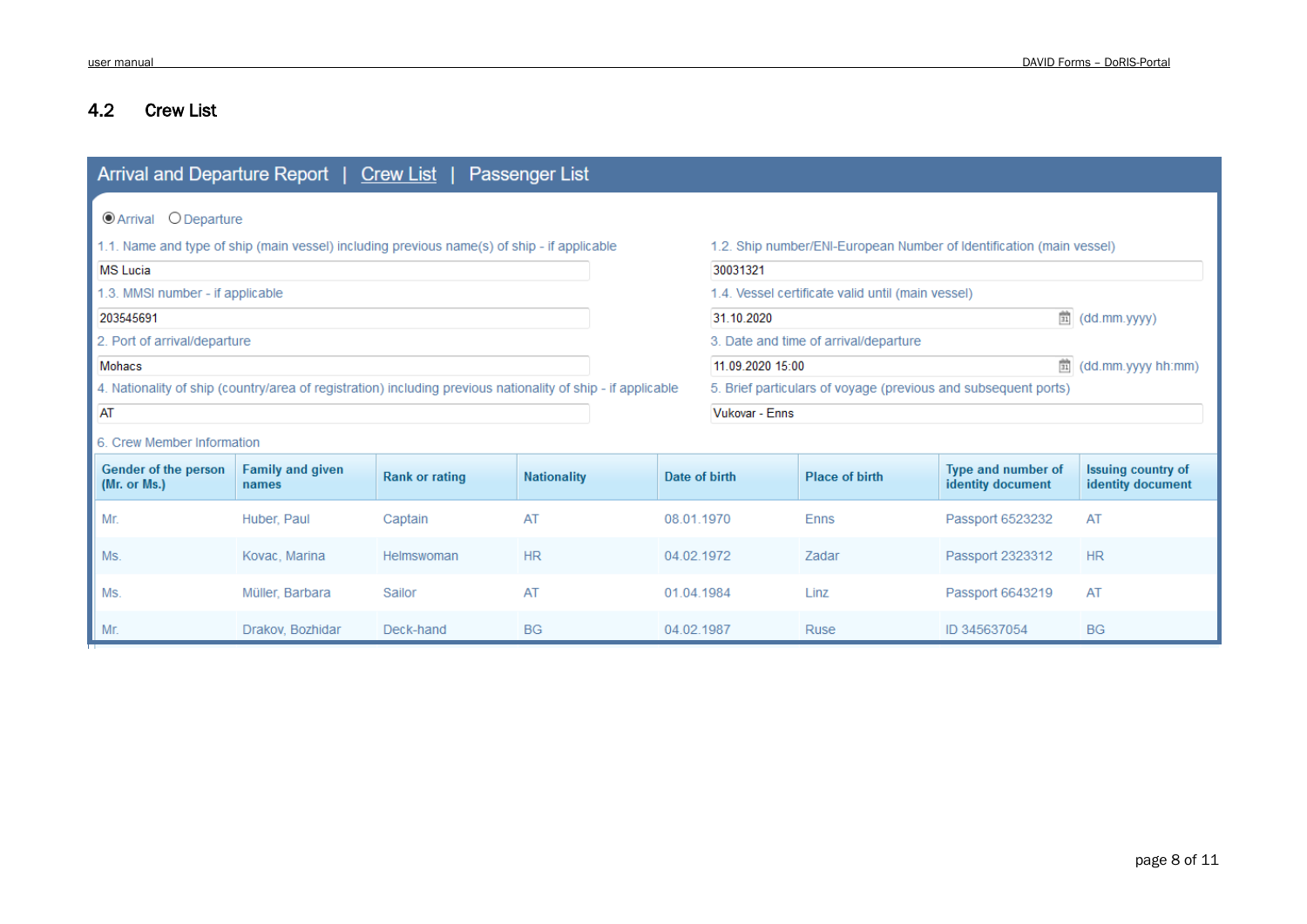# 4.3 Passenger List

<span id="page-8-0"></span>

| Arrival and Departure Report   Crew List  <br><b>Passenger List</b>                                                                                                                                                                                                                                                                                                                                                                                                                                       |                    |                                                         |                                                      |                                                   |  |                                                                                 |                                    |                                            |                                          |  |  |  |  |
|-----------------------------------------------------------------------------------------------------------------------------------------------------------------------------------------------------------------------------------------------------------------------------------------------------------------------------------------------------------------------------------------------------------------------------------------------------------------------------------------------------------|--------------------|---------------------------------------------------------|------------------------------------------------------|---------------------------------------------------|--|---------------------------------------------------------------------------------|------------------------------------|--------------------------------------------|------------------------------------------|--|--|--|--|
| <b>OArrival</b> ODeparture<br>1.1. Name and type of ship (main vessel) including previous name(s) of ship - if applicable<br>1.2. Ship number/ENI-European Number of Identification (main vessel)<br><b>MS Mirabelle</b><br>30031344<br>1.4. Vessel certificate valid until (main vessel)<br>1.3. MMSI number - if applicable<br>萱 (dd.mm.yyyy)<br>203545544<br>06.10.2020<br>2. Port of arrival/departure<br>3. Date and time of arrival/departure<br>道 (dd.mm.yyyy hh:mm)<br>Mohacs<br>31.08.2020 15:00 |                    |                                                         |                                                      |                                                   |  |                                                                                 |                                    |                                            |                                          |  |  |  |  |
| 4. Nationality of ship (country/area of registration) including previous nationality of ship - if applicable                                                                                                                                                                                                                                                                                                                                                                                              |                    |                                                         |                                                      |                                                   |  |                                                                                 |                                    |                                            |                                          |  |  |  |  |
| AT<br>5. Passenger Information                                                                                                                                                                                                                                                                                                                                                                                                                                                                            |                    |                                                         |                                                      |                                                   |  |                                                                                 |                                    |                                            |                                          |  |  |  |  |
| <b>Gender and names</b>                                                                                                                                                                                                                                                                                                                                                                                                                                                                                   | <b>Nationality</b> | Date and place of<br>birth                              | Issuing country of<br>identity or travel<br>document | <b>Identity or travel</b><br>document             |  | Ports of<br>embarkation and<br>disembarkation                                   | <b>Transit passenger</b><br>or not | Visa type and<br>number - if<br>applicable | Visa country and<br>date - if applicable |  |  |  |  |
| Ms.<br>Mihailova Elena                                                                                                                                                                                                                                                                                                                                                                                                                                                                                    | <b>BG</b>          | Date of birth:<br>01.01.1970<br>Place of birth:<br>Ruse | <b>BG</b>                                            | Type:<br>Passport<br>Serial number:<br>2398756409 |  | Port of<br>Embarkation:<br><b>Enns</b><br>Port of<br>Disembarkation:<br>Vukovar | <b>No</b>                          |                                            |                                          |  |  |  |  |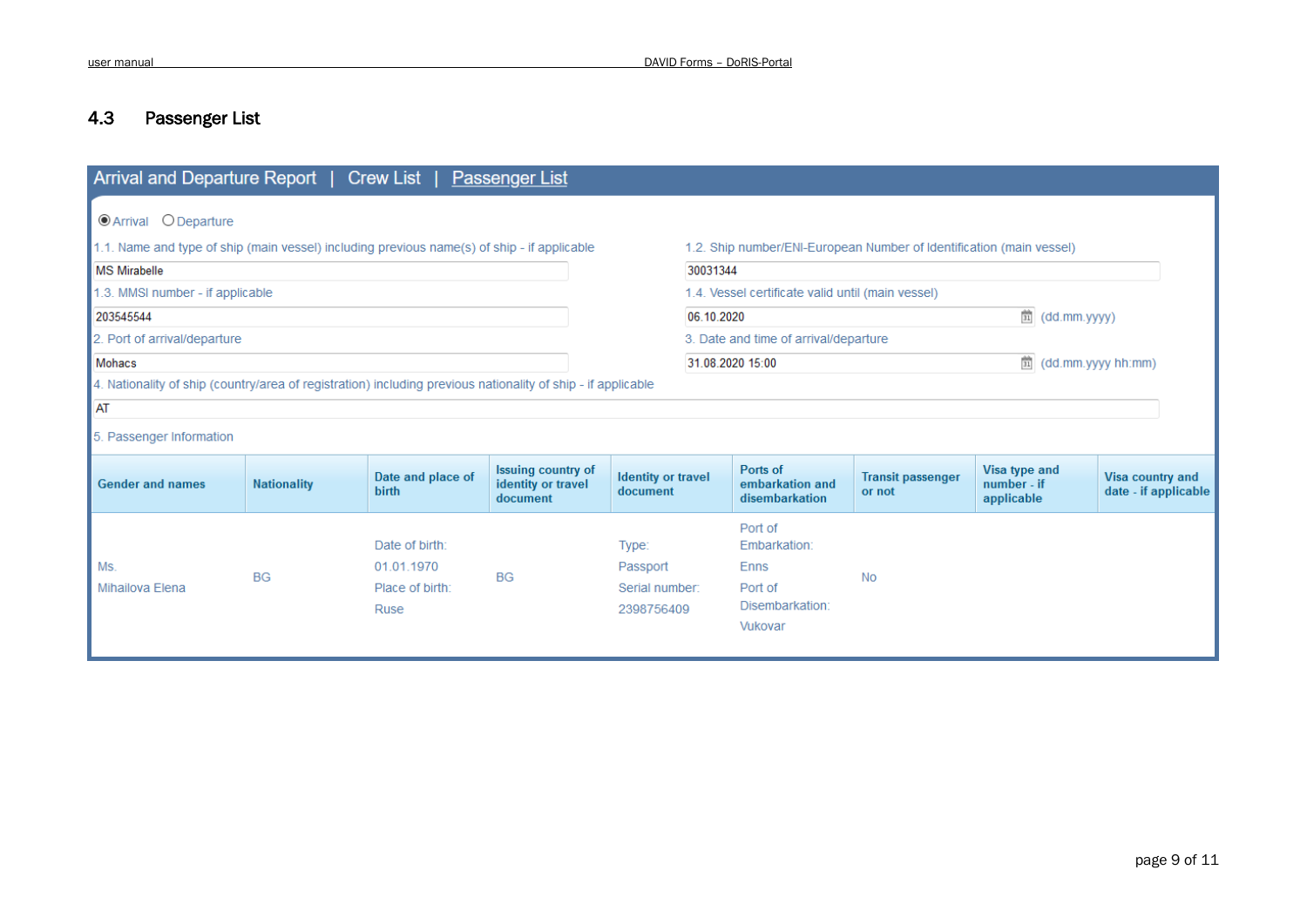# <span id="page-9-0"></span>5 Hotline

#### <span id="page-9-1"></span>5.1 Hungary

For general questions concerning the DAVID Forms (e.g.: fill-in assistance) applicable during border controls in Hungary or the control procedure in Hungary you can contact following contact points:

#### National Tax and Customs Administration in Hungary (NAV)

Calls from Hungary: 1819 Calls from out of Hungary: +36 (1) 250-9500

From Monday to Thursday: 8:30 – 16:00 On Friday: 8:30 – 13:30

#### Hungarian River Information Services RSOE - Budapest

Dispatcher service: +36 1 469 4164 , +36 1 323 0761 | mobile: +36 20 202 7763 | VHF 16-22 Your call will be recorded

National Association of Radio Distress-Signalling and Infocommunications 1089 Budapest, Elnök street 1. E-mail: [info@rsoe.hu](mailto:info@rsoe.hu)

#### 5.2 Croatia

For general questions concerning the DAVID Forms (e.g.: fill-in assistance) applicable during border controls or the control procedure in Croatia you can contact:

#### Croatian Ministry of the Sea, Transport and Infrastructure

[cimis-help@pomorstvo.hr](mailto:cimis-help@pomorstvo.hr) 

#### 5.3 Serbia

#### [Department for waterways transport and navigation safety](https://www.mgsi.gov.rs/en/kontakt/department-waterways-transport-and-navigation-safety)

For general questions concerning the DAVID Forms (e.g.: fill-in assistance) applicable during border controls or the control procedure in Serbia you can contact:

+381 (0)11/3621-698 +381 (0)11/3619-491

#### 5.4 Romania

For general questions concerning the DAVID Forms (e.g.: fill-in assistance) applicable during border controls or the control procedure in Romania you can contact the respective harbour master offices. Contact information is available here: <https://portal.rna.ro/Pagini/Loca%C8%9Bii-c%C4%83pit%C4%83nii.aspx>